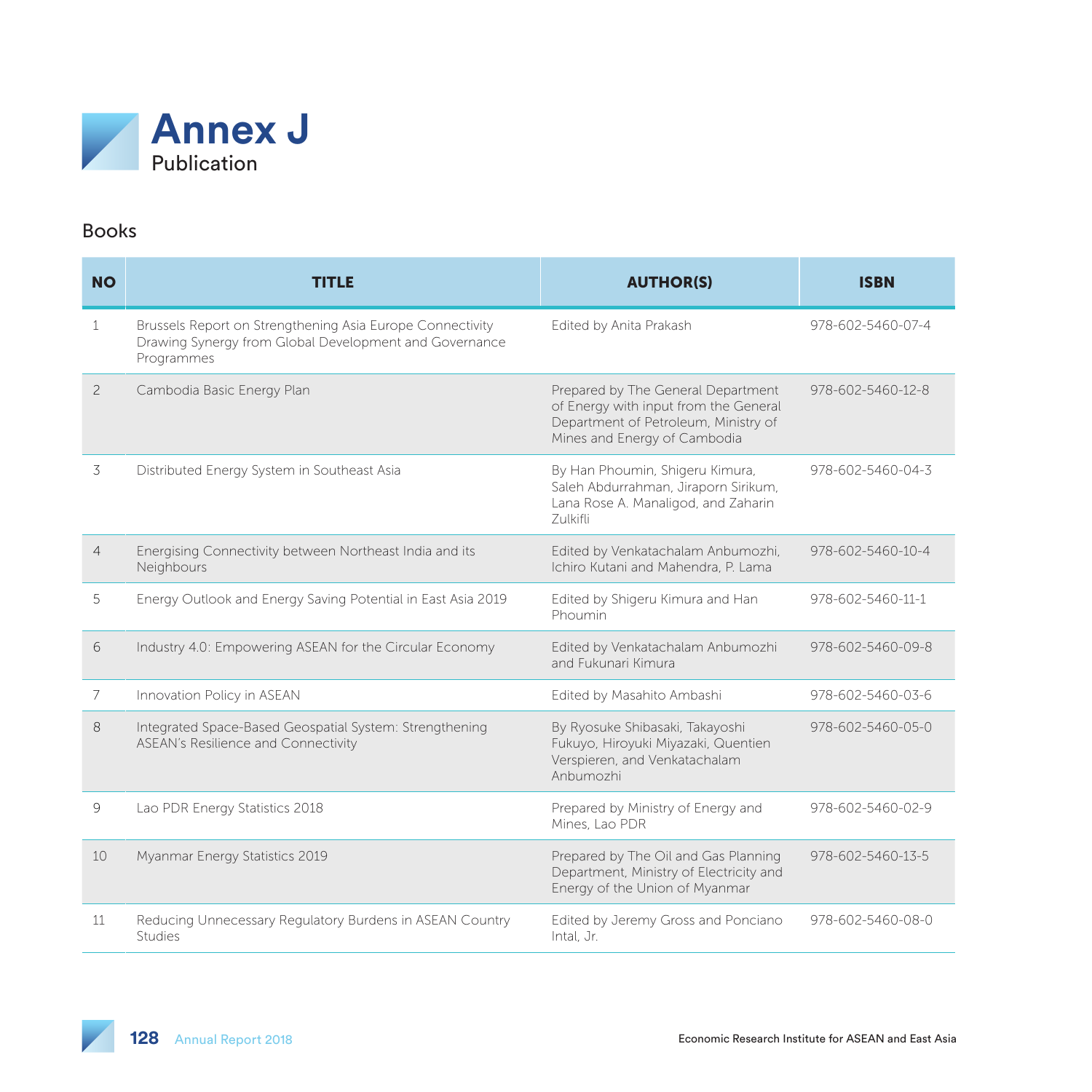# Research Project Reports

| <b>NO</b>      | <b>TITLE</b>                                                                                                                                    | <b>AUTHOR(S)</b>                                                | <b>NUMBERS</b>                                 |
|----------------|-------------------------------------------------------------------------------------------------------------------------------------------------|-----------------------------------------------------------------|------------------------------------------------|
| 1              | 2017 Progress Survey Report of Infrastructure Projects in CADP<br>2.0                                                                           | Edited by Takafumi Fujisawa and<br>Kazuaki Yamamoto             | <b>ERIA Research Project</b><br>Report 2017-01 |
| $\overline{c}$ | An Analysis of Alternative Vehicles' Potential and Implications for<br>Energy Supply Industries in Indonesia                                    | Edited by Shigeru Kimura                                        | <b>ERIA Research Project</b><br>Report 2017-15 |
| 3              | An International Analysis of Public Acceptance of Nuclear Power                                                                                 | Edited by Tomoko Murakami and<br>Venkatachalam Anbumozhi        | <b>ERIA Research Project</b><br>Report 2017-03 |
| $\overline{4}$ | Assessment of Electricity Storage Technology for Solar PV                                                                                       | Edited by Sichao Kan, Yoshiaki Shibata,<br>and Ichiro Kutani    | <b>ERIA Research Project</b><br>Report 2017-13 |
| 5              | Assessment of Necessary Innovations for Sustainable Use of<br>Conventional and New-Type Geothermal Resources and their<br>Benefits in East Asia | Edited by Kasumi Yasukawa and<br>Venkatachalam Anbumozhi        | <b>ERIA Research Project</b><br>Report 2017-07 |
| 6              | Assessment of Readiness for Fossil Fuel Import Disruption                                                                                       | Edited by Tsunaeki Nakamur, Shim Jun<br>Youn, and Ichiro Kutani | <b>ERIA Research Project</b><br>Report 2017-06 |
| 7              | Comparative Analysis of Power Prices in the Philippines and<br>Selected ASEAN Countries                                                         | Edited by Emiri Yokota and Ichiro<br>Kutani                     | ERIA Research Project<br>Report 2017-12        |
| 8              | Cross-border Transport Facilitation in Inland ASEAN and the<br><b>ASEAN Economic Community</b>                                                  | Edited by Masami Ishida                                         | <b>ERIA Research Project</b><br>Report 2017-18 |
| 9              | Electricity Futures in the Greater Mekong Subregion: Towards<br>Sustainability, Inclusive Development, and Conflict Resolution                  | Edited by Hisashi Yoshikawa and<br>Venkatachalam Anbumozhi      | <b>ERIA Research Project</b><br>Report 2017-08 |
| 10             | Formulation of Temburong Eco Town Master Plan in Brunei<br>Darussalam                                                                           | Nikkei Sekkei Civil Engineering Ltd.                            | <b>ERIA Research Project</b><br>Report 2017-11 |
| 11             | Liquefied Natural Gas Demand in Asia                                                                                                            | Edited by Yoshikazu Kobayashi and<br>Yanfei Li                  | <b>ERIA Research Project</b><br>Report 2017-05 |
| 12             | Natural Gas Master Plan for Myanmar                                                                                                             | Edited by Yoshikazu Kobayashi and<br>Han Phoumin                | <b>ERIA Research Project</b><br>Report 2017-17 |
| 13             | Potential of Oil Stockpiling at Oil Terminals in Southeast Asia                                                                                 | Edited by Shigeru Kimura and Tetsuo<br>Morikawa                 | <b>ERIA Research Project</b><br>Report 2017-04 |
| 14             | Rethinking Migration Governance in the Mekong Region: From<br>the Perspective of the Migrant Workers and Their Employers                        | Edited by Naomi Hatsukano                                       | ERIA Research Project<br>Report 2017-19        |
| 15             | Seeking Optimal Solutions for Delivering Liquefied Natural Gas to<br>Mid-Sized and Large Islands in the Philippines                             | Edited by Shigeru Kimura                                        | <b>ERIA Research Project</b><br>Report 2017-14 |
| 16             | Simulation Study on Energy Mix for Power Generation in<br>Temburong Eco Town                                                                    | Edited by Shigeru Kimura                                        | <b>ERIA Research Project</b><br>Report 2017-02 |

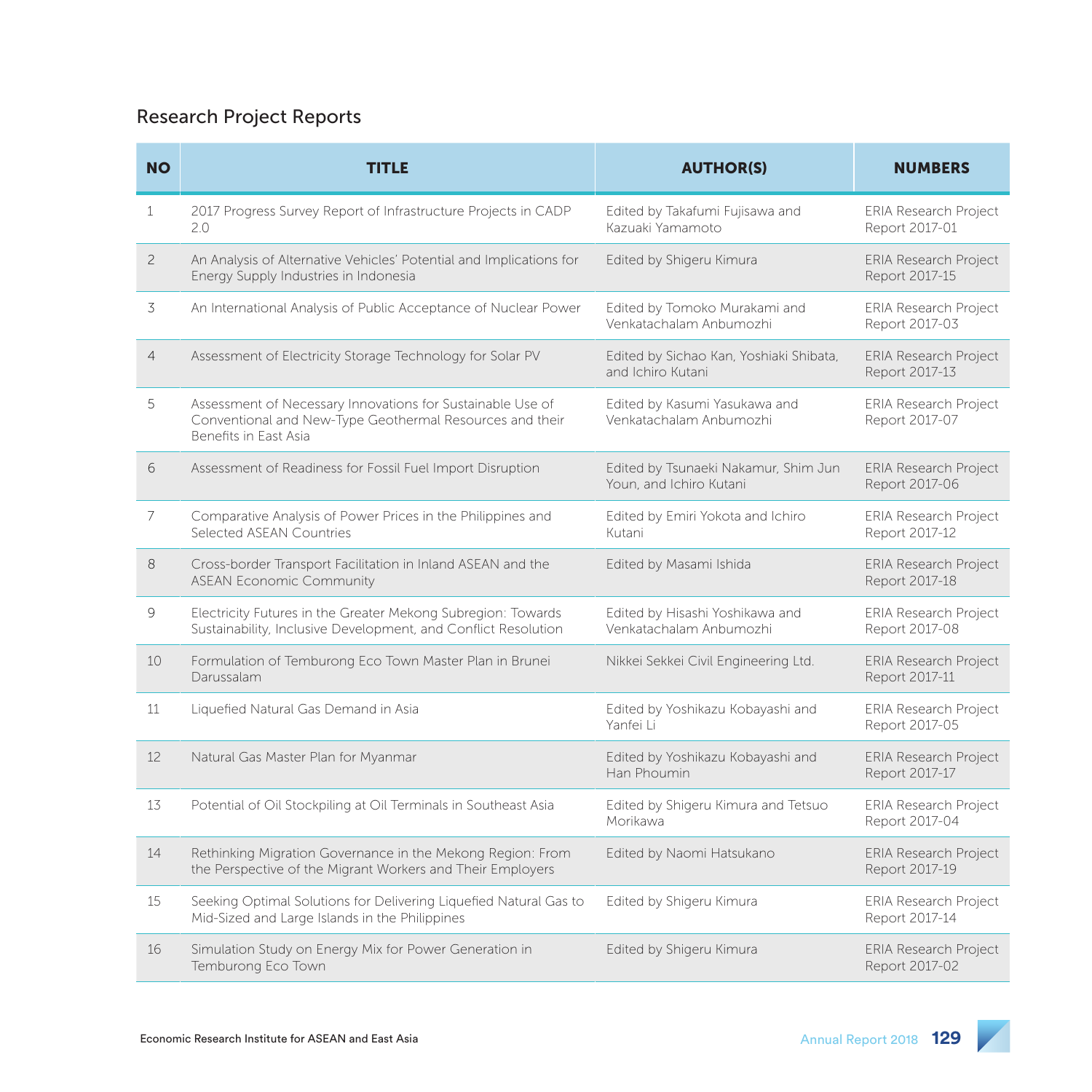# Research Project Reports (cont.)

| <b>NO</b> | <b>TITLE</b>                                                                                        | <b>AUTHOR(S)</b>                                                                                  | <b>NUMBERS</b>                                 |
|-----------|-----------------------------------------------------------------------------------------------------|---------------------------------------------------------------------------------------------------|------------------------------------------------|
| -17       | Study of Renewable Energy Potential and Its Effective Usage in<br><b>Fast Asia Summit Countries</b> | Makoto Toba, Shinichi Goto, Shoichi<br>Ichikawa, Nuwong Chollacoop and<br>Venkatachalam Anbumozhi | <b>ERIA Research Project</b><br>Report 2017-09 |
| 18        | Sustainable Development of the Transport: Malaysia                                                  | Edited by Hiroshi Kondo and Ichiro<br>Kutani                                                      | <b>ERIA Research Project</b><br>Report 2017-10 |
| 19        | Vehicle Recycling in the ASEAN and other ASEAN Countries                                            | Edited by Michikazu Kojima                                                                        | <b>ERIA Research Project</b><br>Report 2017-16 |

### Discussion Papers

| <b>NO</b>      | <b>TITLE</b>                                                                                                      | <b>AUTHOR(S)</b>                                                                         | <b>ISBN</b>                         |
|----------------|-------------------------------------------------------------------------------------------------------------------|------------------------------------------------------------------------------------------|-------------------------------------|
| 1              | Are Production Networks Passé in East Asia? Not Yet                                                               | Ayako Obashi and Fukunari Kimura                                                         | <b>Discussion Papers</b><br>2018-03 |
| $\mathcal{P}$  | Can Indonesia Secure a Development Divided from its Resource<br>Export Boom?                                      | Rashesh Shrestha and Jan Coxhead                                                         | <b>Discussion Papers</b><br>2018-04 |
| 3              | China's Processing Trade and Value Chains                                                                         | Lili Yan Ing, Wei Tian, Miaojie Yu                                                       | <b>Discussion Papers</b><br>2018-02 |
| $\overline{4}$ | Division of Labour Amongst Innovation Intermediaries in<br>Agricultural Innovation Systems: The Case of Indonesia | Nobuya Fukugawa, Masahito Ambashi<br>and Yuanita Suhud                                   | <b>Discussion Papers</b><br>2018-06 |
| 5              | Economic Potential of the Vientiane-Ha Noi Expressway Based<br>on Experience of the Mekong Region                 | Masami Ishida                                                                            | <b>Discussion Papers</b><br>2018-11 |
| 6              | Entering the Export Market: Do Trade Missions Help?                                                               | Alfons Palangkaraya and Elizabeth<br>Webster                                             | <b>Discussion Papers</b><br>2018-15 |
| 7              | Exchange Rate Movements, Exporting by Japanese firms, and<br>the Role of R&D and Global Outsourcing               | Tomohiko Inuiand Young Gak Kim                                                           | <b>Discussion Papers</b><br>2018-19 |
| 8              | Exporter Dynamics and Productivity Dispersion within Industry                                                     | Keiko Ito                                                                                | <b>Discussion Papers</b><br>2018-20 |
| 9              | Export Dynamics and the Invoicing Currency                                                                        | Kazunobu Hayakawa, Toshiyuki<br>Matsuura, Nuttawut Laksanapanyakul,<br>and Taiyo Yoshimi | <b>Discussion Papers</b><br>2018-14 |
| 10             | Failure of an Export Promotion Policy? Evidence from Bonded<br>Zones in Indonesia                                 | T Yudo Wicaksono, Carlos<br>Mangunsongand Titik Anas                                     | <b>Discussion Papers</b><br>2018-16 |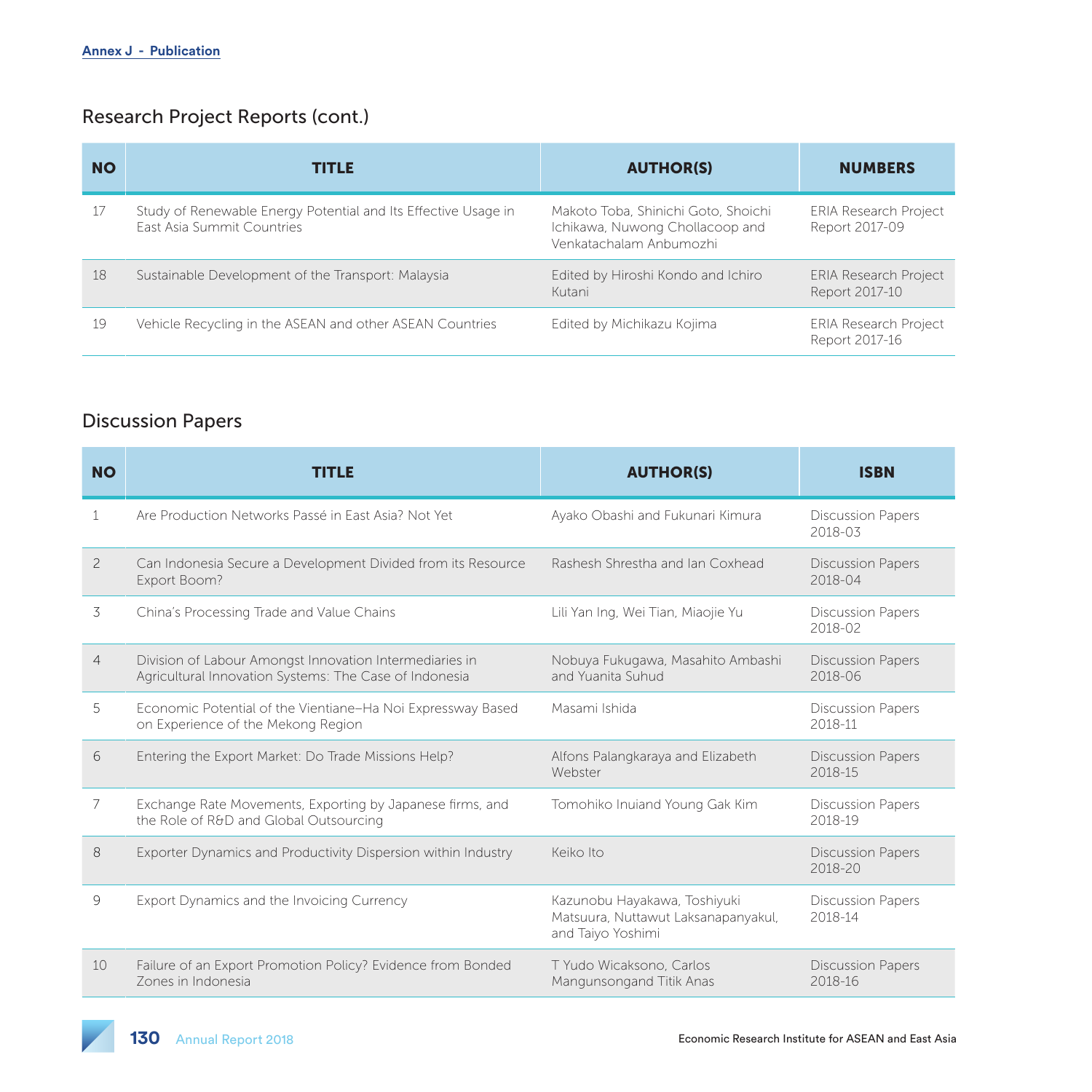| <b>NO</b> | TITLE                                                                                                                                 | <b>AUTHOR(S)</b>                                                                          | <b>ISBN</b>                             |
|-----------|---------------------------------------------------------------------------------------------------------------------------------------|-------------------------------------------------------------------------------------------|-----------------------------------------|
| 11        | Imported Intermediate Inputs and Plants' Export Dynamics<br>Evidence from Indonesian Plant-product-level Data                         | Sadayuki Takii                                                                            | <b>Discussion Papers</b><br>2018-13     |
| 12        | Innovation Process in Public Research Institute: Case Studies of<br>AIST, Fraunhofer, and ITRI                                        | Byeongwoo Kang                                                                            | <b>Discussion Papers</b><br>$2018 - 10$ |
| 13        | Multi-product Firms, Tariff Liberalisation, and Product Churning<br>in Vietnamese Manufacturing                                       | Ha Thi Tan Doan                                                                           | <b>Discussion Papers</b><br>2018-08     |
| 14        | Product Innovation, Exporting, and Foreign Direct Investment:<br>Theory and Evidence from China                                       | Sizhong Sun                                                                               | <b>Discussion Papers</b><br>2018-17     |
| 15        | Regulatory Dissimilarity: A First Look at the Newly Collected<br>Non-Tariff Measures Database                                         | Kaoru Nabeshimaand Ayako Obashi                                                           | <b>Discussion Papers</b><br>2018-12     |
| 16        | Technical Change, Exports, and Employment Growth in China:<br>A Structural Decomposition Analysis                                     | Ha Thi Tan Doan and Trinh Quang<br>Long                                                   | <b>Discussion Papers</b><br>2018-09     |
| 17        | The Exchange Rate and Exporting: Evidence from the<br>Indonesian Manufacturing Sector                                                 | Chandra Tri Putraand Dionisius Narjoko                                                    | <b>Discussion Papers</b><br>2018-18     |
| 18        | Technoeconomic Assessment of Microdrigrids in Myanmar                                                                                 | Masako Numata, Masahiro Sugiyama,<br>Gento Mogi, Wunna Swe and<br>Venkatachalam Anbumozhi | <b>Discussion Papers</b><br>2018-05     |
| 19        | The Eurasian Land Bridge The Role of Service Providers in<br>Linking the Regional Value Chains in East Asia and the European<br>Union | <b>Richard Pomfret</b>                                                                    | <b>Discussion Papers</b><br>2018-01     |
| 20        | Quantitative Assessment of the Impact of EMS Standards on the<br>Firms' Attitude towards Product Safety                               | Duong Lan Huong, Tsunehiro Otsuki<br>and Etsuyo Michida                                   | <b>Discussion Papers</b><br>2018-07     |

### Policy Brief

| <b>NO</b> | <b>TITLE</b>                                                                                                 | <b>AUTHOR(S)</b> | <b>ISBN</b>                             |
|-----------|--------------------------------------------------------------------------------------------------------------|------------------|-----------------------------------------|
|           | Asia Africa Growth Corridor: Development Cooperation and<br>Connectivity in Indo-Pacific                     | Anita Prakash    | <b>ERIA Policy Brief</b><br>2018-03     |
|           | Balancing Investment and Development Assistance in Africa:<br>Growth Prospects from Asia-Africa Connectivity | Anita Prakash    | <b>ERIA Policy Brief</b><br>$2018 - 01$ |
|           | Infrastructure and Industrialisation: Ensuring Sustainable and<br>Inclusive Growth in Africa                 | Anita Prakash    | <b>ERIA Policy Brief</b><br>2018-02     |

 $\overline{\phantom{a}}$